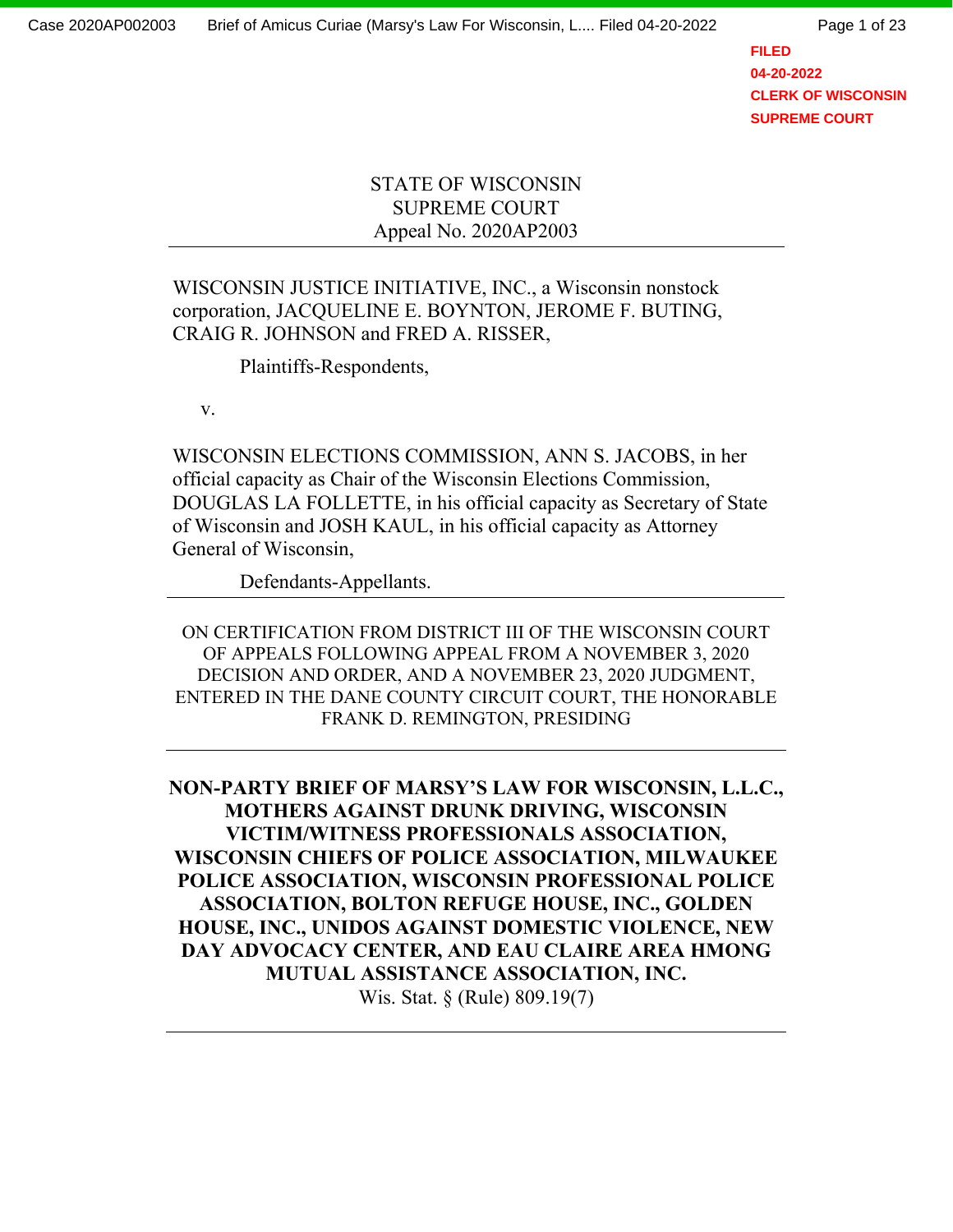GODFREY & KAHN, S.C. Mike Wittenwyler, State Bar No. 1025895 Kendall W. Harrison, State Bar No. 1023438 Maxted M. Lenz, State Bar No. 1104692 1 East Main St., Suite 500 Madison, WI 53703 (608) 257-3911 mwittenw@gklaw.com kharrison@gklaw.com mlenz@gklaw.com

#### *Attorneys for Non-Parties*

*Marsy's Law for Wisconsin, L.L.C., Mothers Against Drunk Driving, Wisconsin Victim/Witness Professionals Association, Wisconsin Chiefs of Police Association, Milwaukee Police Association, Wisconsin Professional Police Association, Bolton Refuge House, Inc., Golden House, Inc., UNIDOS Against Domestic Violence, New Day Advocacy Center, and Eau Claire Area Hmong Mutual Assistance Association, Inc.*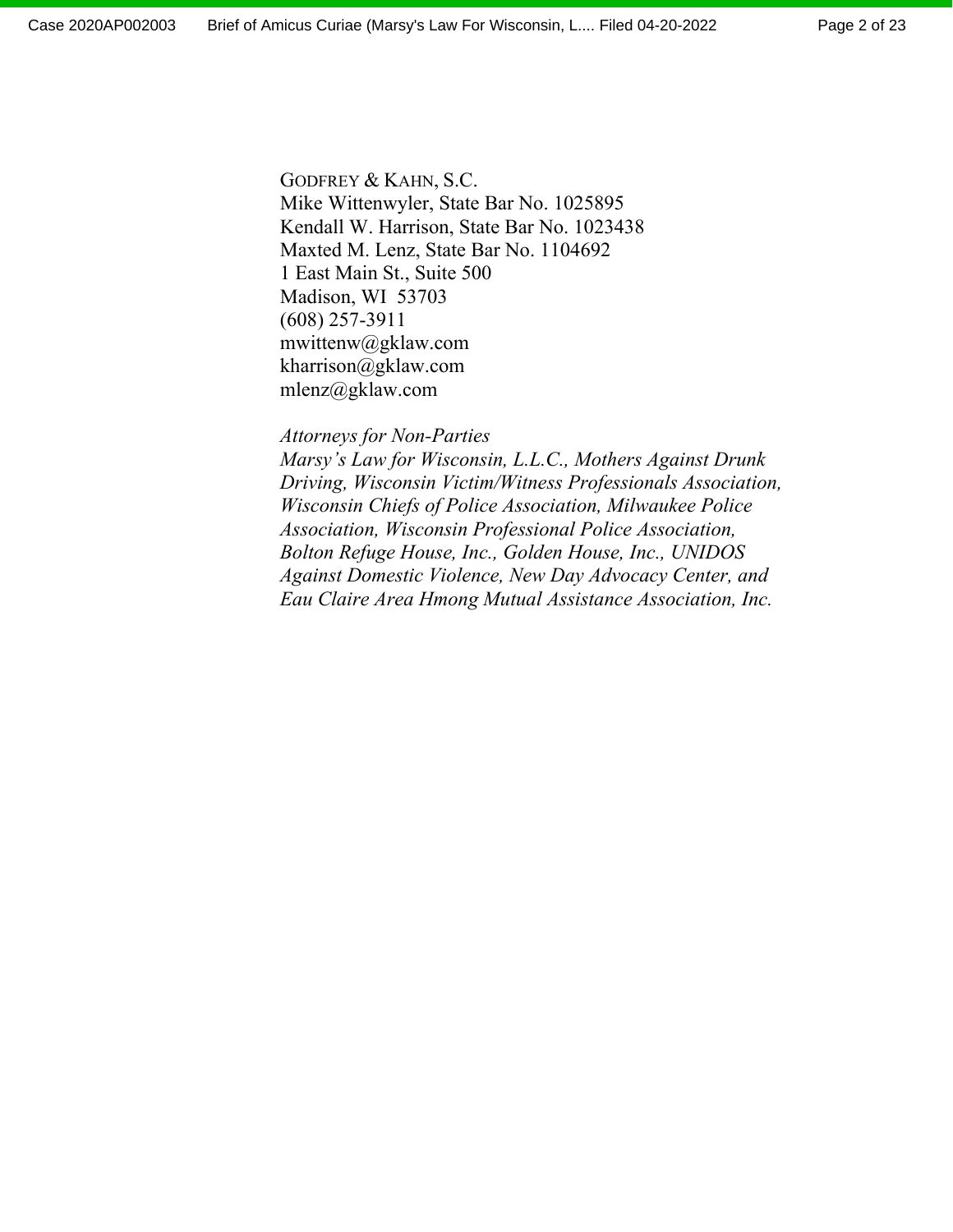# **TABLE OF CONTENTS**

|                                  |                                                     | Page                                                                                                                                                    |  |
|----------------------------------|-----------------------------------------------------|---------------------------------------------------------------------------------------------------------------------------------------------------------|--|
|                                  |                                                     |                                                                                                                                                         |  |
|                                  |                                                     |                                                                                                                                                         |  |
|                                  |                                                     |                                                                                                                                                         |  |
| $\mathbf{I}$ .                   |                                                     |                                                                                                                                                         |  |
|                                  | A <sub>1</sub><br>B.<br>$\mathcal{C}$ .<br>D.<br>E. | A Brief History of Victimhood in America  2                                                                                                             |  |
| II.                              | WISCONSIN'S 2020 VICTIMS' RIGHTS                    |                                                                                                                                                         |  |
|                                  | A <sub>1</sub><br><b>B.</b>                         | Contemporaneous Analysis of the Amendment                                                                                                               |  |
| III.                             |                                                     | THE APRIL 2020 BALLOT QUESTION<br><b>ACCURATELY AND CONCISELY INFORMED</b><br>VOTERS OF THE SCOPE OF THE VICTIMS'<br>RIGHTS AMENDMENT, WHICH INCLUDED A |  |
|                                  |                                                     |                                                                                                                                                         |  |
| FORM AND LENGTH CERTIFICATION 18 |                                                     |                                                                                                                                                         |  |
|                                  |                                                     | FORM AND LENGTH CERTIFICATION OF<br>COMPLIANCE WITH RULE 809.19(12)  19                                                                                 |  |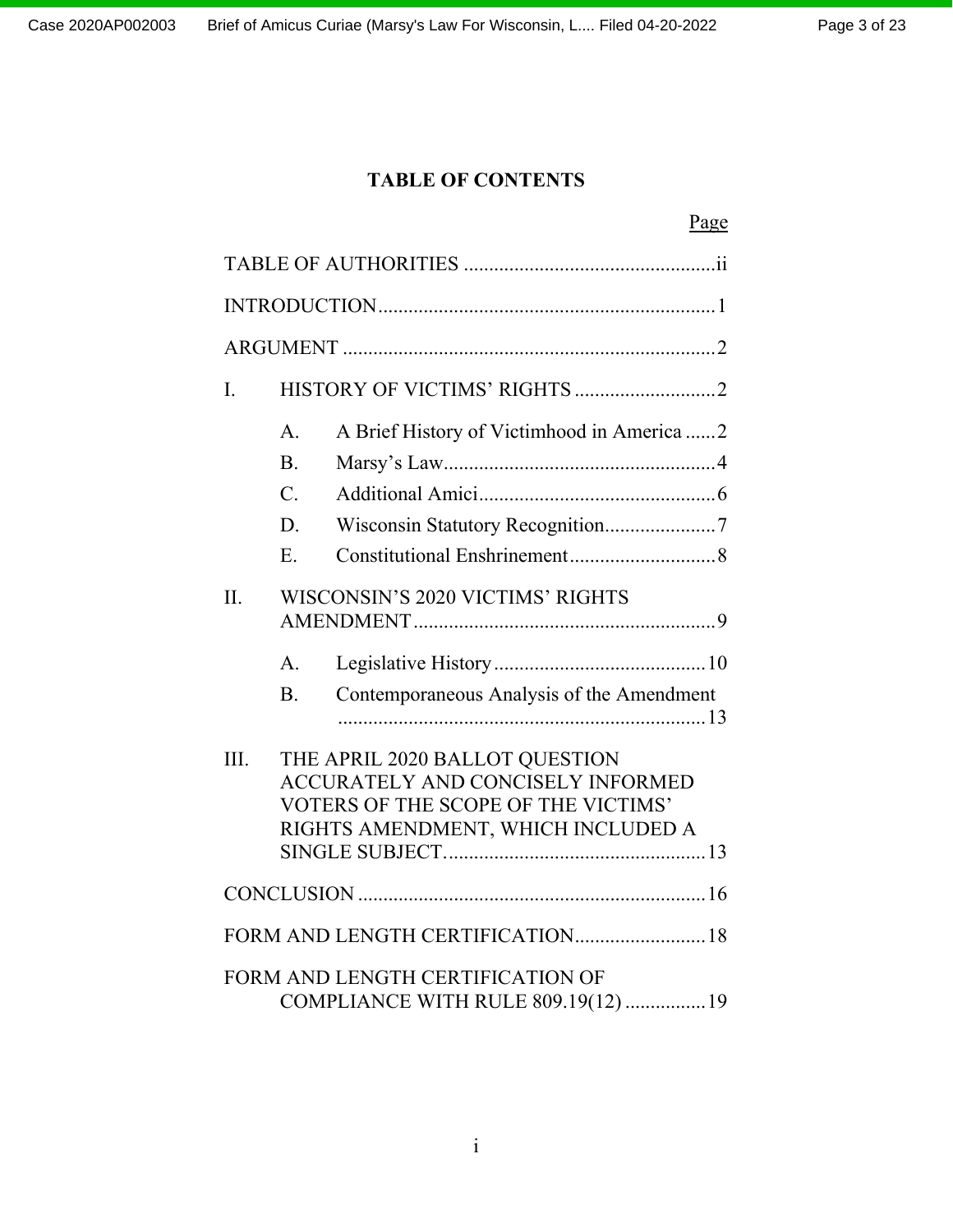# **TABLE OF AUTHORITIES**

# **Page(s)**

# **Other Authorities**

| David Nispel, Wis. Legis. Reference Bureau, Crime in<br>Wisconsin: Responses from the 1979 Legislature, Brief 80-    |
|----------------------------------------------------------------------------------------------------------------------|
| Doyle Plugs Crime-Victim Bill, Wis. State J., Apr. 18, 1980.7                                                        |
| Jillian Slaight, Wis. Legis. Reference Bureau, Constitutional<br>Amendment Relating to Crime Victims' Rights 1 (Mar. |
| Rebecca M. Donaldson et al., Marsy's Law: Changes for                                                                |
| Shirley S. Abrahamson, Redefining Roles: The Victims'<br>Rights Movement, 1985 Utah L. Rev. 517 (1985)2, 7           |
|                                                                                                                      |
| Wis. Legislature, Senate Joint Resolution 25, passim                                                                 |
| Wis. Legislature, Senate Joint Resolution 535, passim                                                                |
| Wisconsin Constitution article I, section 9m 9, passim                                                               |
| Wisconsin Legislative Reference Bureau, State of Wisconsin                                                           |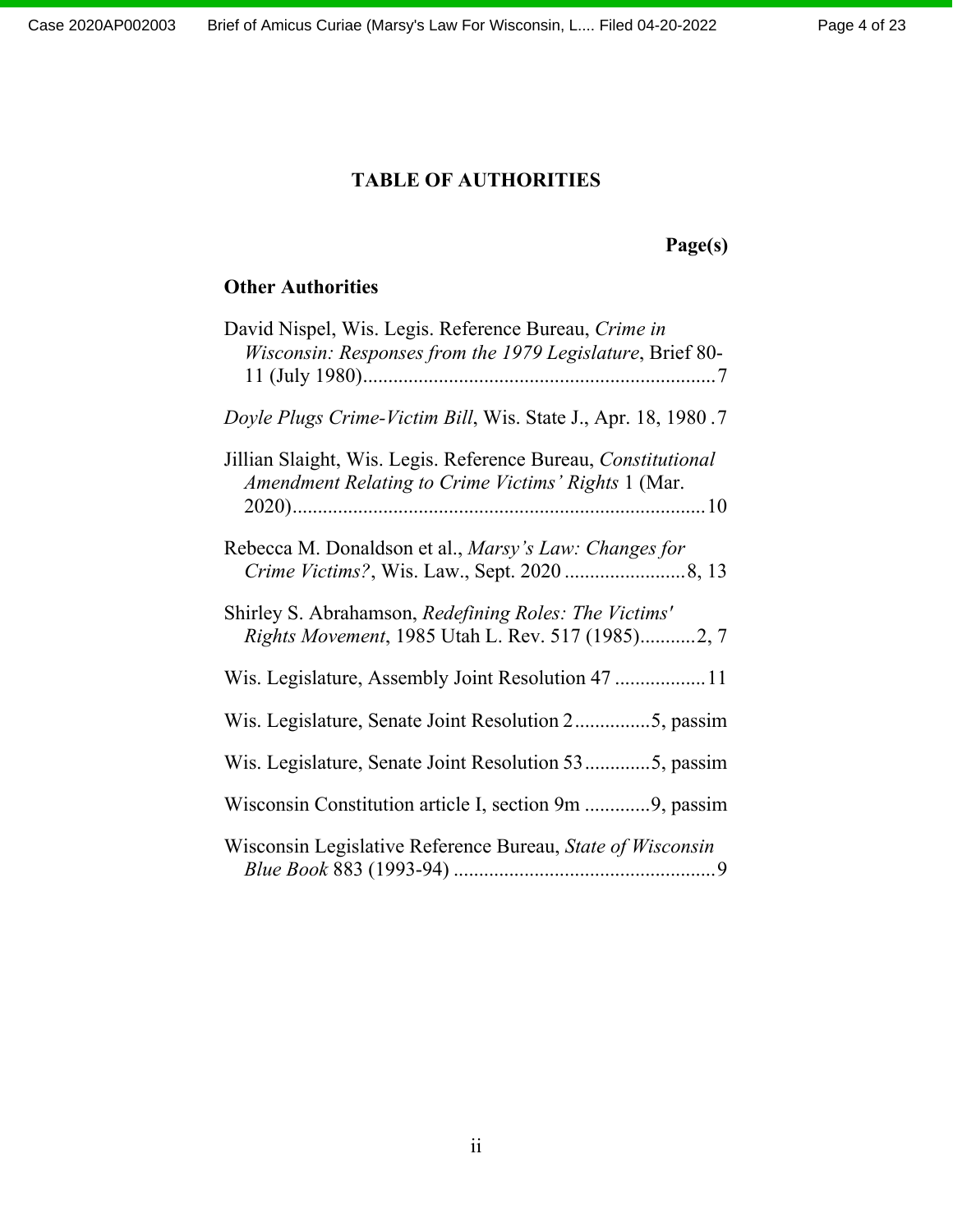#### **INTRODUCTION**

The trial court's decision is wrong. Most significantly, the court treated Wisconsin's criminal justice system as a zero-sum game, where granting more rights to victims necessarily takes rights from the accused. That is neither true in practice, nor is it supported by the plain language and legislative history of the recent constitutional amendment.

Defendants-Appellants have identified the flaws in the lower court decision. In essence, the court overstepped its constitutional bounds by nitpicking the ballot question rather than providing the appropriate deference to the legislature. The ballot question was a clear and concise summary of the amendment; it did not mislead, nor did it ask an entirely different question than that posed by the amendment.

But there is no reason to rehash the state's well-taken points. Instead, this brief will offer a quick history of the victims' rights movement, and the leading role of Wisconsin in that campaign. The recent amendment is not a new trend, but instead the continuation of a steady march, supported by both sides of the political aisle, toward guaranteeing that victims are seen and heard, and treated as equal and valued players in the criminal justice system.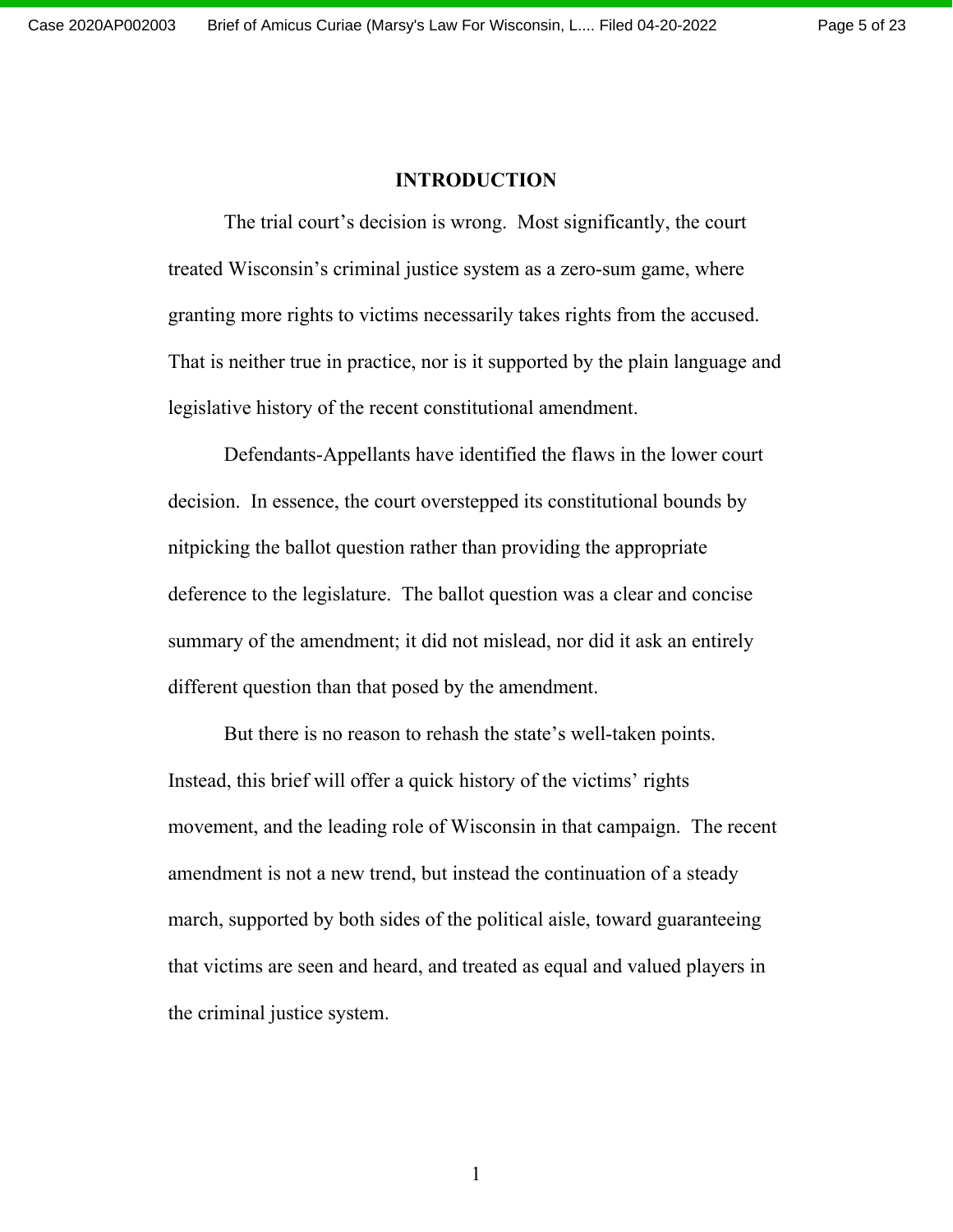To suggest, as the lower court's decision does, that the ballot question fooled Wisconsin residents into supporting the amendment, unfairly denigrates this state's voters. The people of Wisconsin have seen victims' rights as important for more than 40 years. That almost 75 percent of them voted in favor of the amendment is no mistake.

#### **ARGUMENT**

## **I. HISTORY OF VICTIMS' RIGHTS**

#### **A. A Brief History of Victimhood in America**

Beginning in pre-revolutionary America, colonists adopted the practice of private prosecution, a tradition carried over from England. Under this system, victims fronted the costs for investigations, arrests, and prosecutions. Shirley S. Abrahamson, *Redefining Roles: The Victims' Rights Movement*, 1985 Utah L. Rev. 517, 521 (1985) (hereinafter "Abrahamson"). The primary goal of this process was to compensate victims for their losses. *Id.* In this way, the private prosecution system mirrored much of civil litigation today, with some important differences. Namely, if an offender could not afford to pay restitution, a victim could "sell the offender into service." *Id.* at 522.

Throughout the late-eighteenth and nineteenth centuries, enlightenment thinkers began to shift the focus of criminal prosecution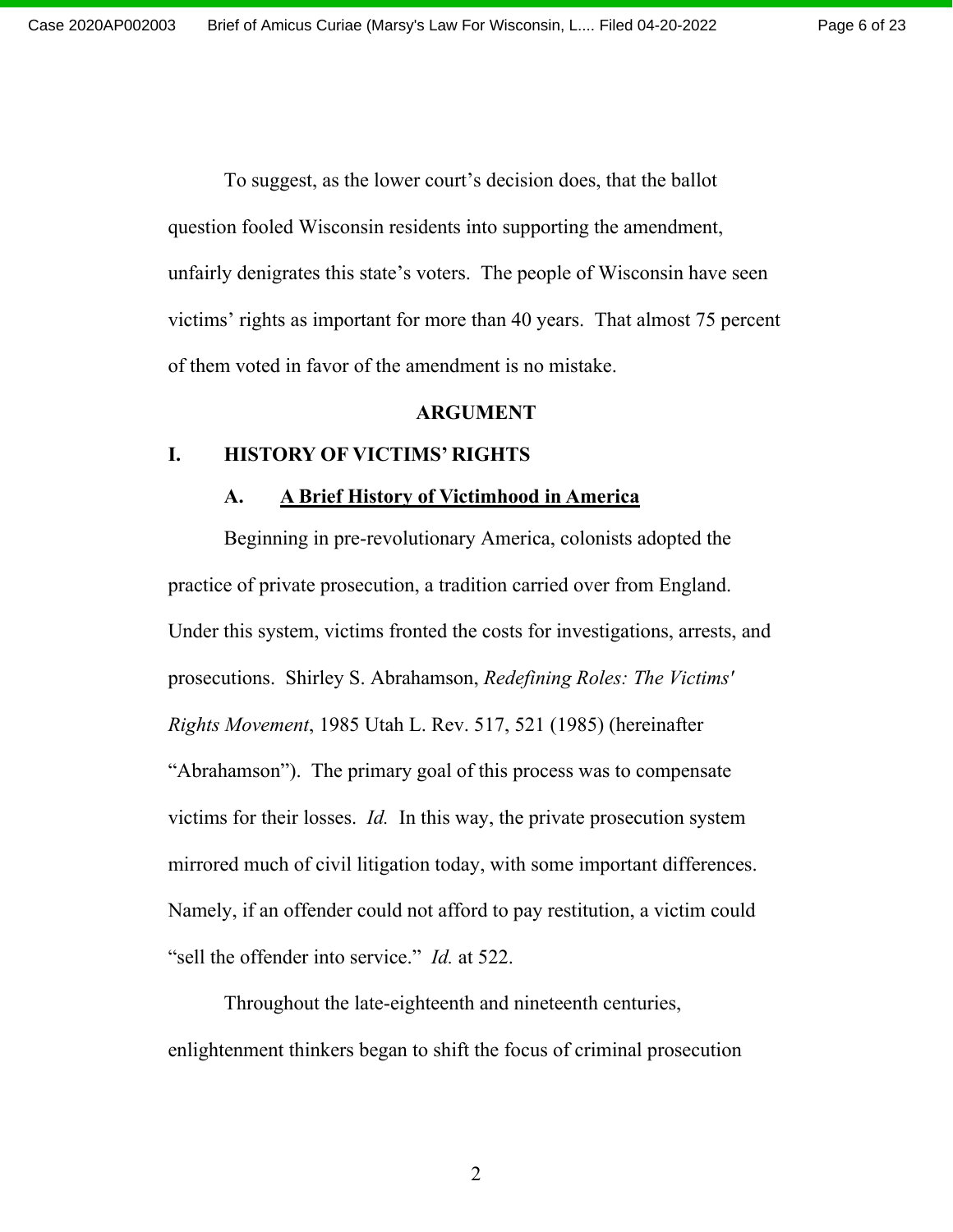from the victim to society as a whole. *Id.* Content to let the state carry on this business, individuals broadly consented to the creation of governmentrun police forces and, later, prosecutors. *Id.* 

As the country grew into the twentieth century, the heart of the criminal justice system shifted further away from the interests of those victimized by crime. Common parlance began to refer to a "debt to society" owed by offenders, rather than a debt to their victims. *Id.* at 523. As these ideas turned into core American values, the interests of victims became subordinate to those of the state. *Id.* 

By the 1960s, the subordination of victims to the interests of the state and the accused fostered a growing resentment among those most victimized by crime—i.e., women, people of color, the elderly, etc. *Id.* at 524-25. As the interests of these groups coalesced, the victims' rights movement began to take shape. Advocacy by those associated with the movement has led to broad, bipartisan support for reform—one of the few issues Democrats and Republicans have agreed on over the past four decades. *Id.* at 525.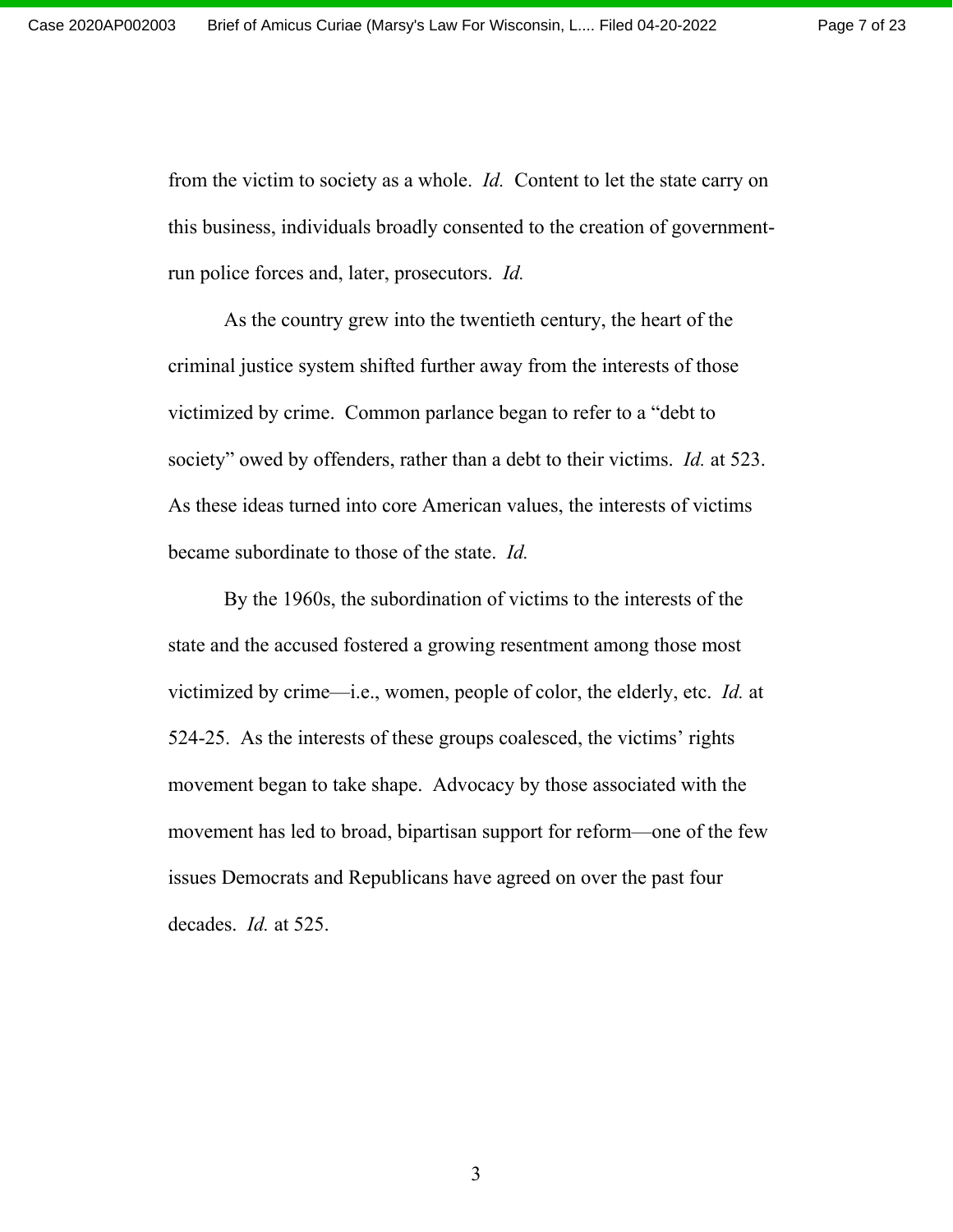## **B. Marsy's Law**

Marsy's Law for All has become the preeminent advocacy organization within the greater victims' rights movement. The organization began with Marsalee ("Marsy") Ann Nicholas. At 17-years old, Marsy entered college at the University of California-Santa Barbara with the goal of becoming a special education instructor. Unfortunately, Marsy never was able to fully pursue that goal. In November 1983, during her senior year, an ex-boyfriend stalked and killed her. One week after the murder, on the day of her funeral, Marsy's killer confronted her mother at a local market. Authorities had not notified Marsy's family that her killer had been released on bail.

This experience led Marsy's brother, Henry Nicholas, to spearhead an effort to pass comprehensive victims' rights legislation by ballot initiative in California. Proposition 9: The California Victims Bill of Rights Act, or "Marsy's Law," passed in November 2008. Since Marsy's Law was adopted in California, voters have approved constitutional amendments to strengthen the rights of crime victims in Florida, Georgia, Illinois, Kentucky, Nevada, North Carolina, North Dakota, Ohio, Oklahoma, South Dakota, and, of course, Wisconsin.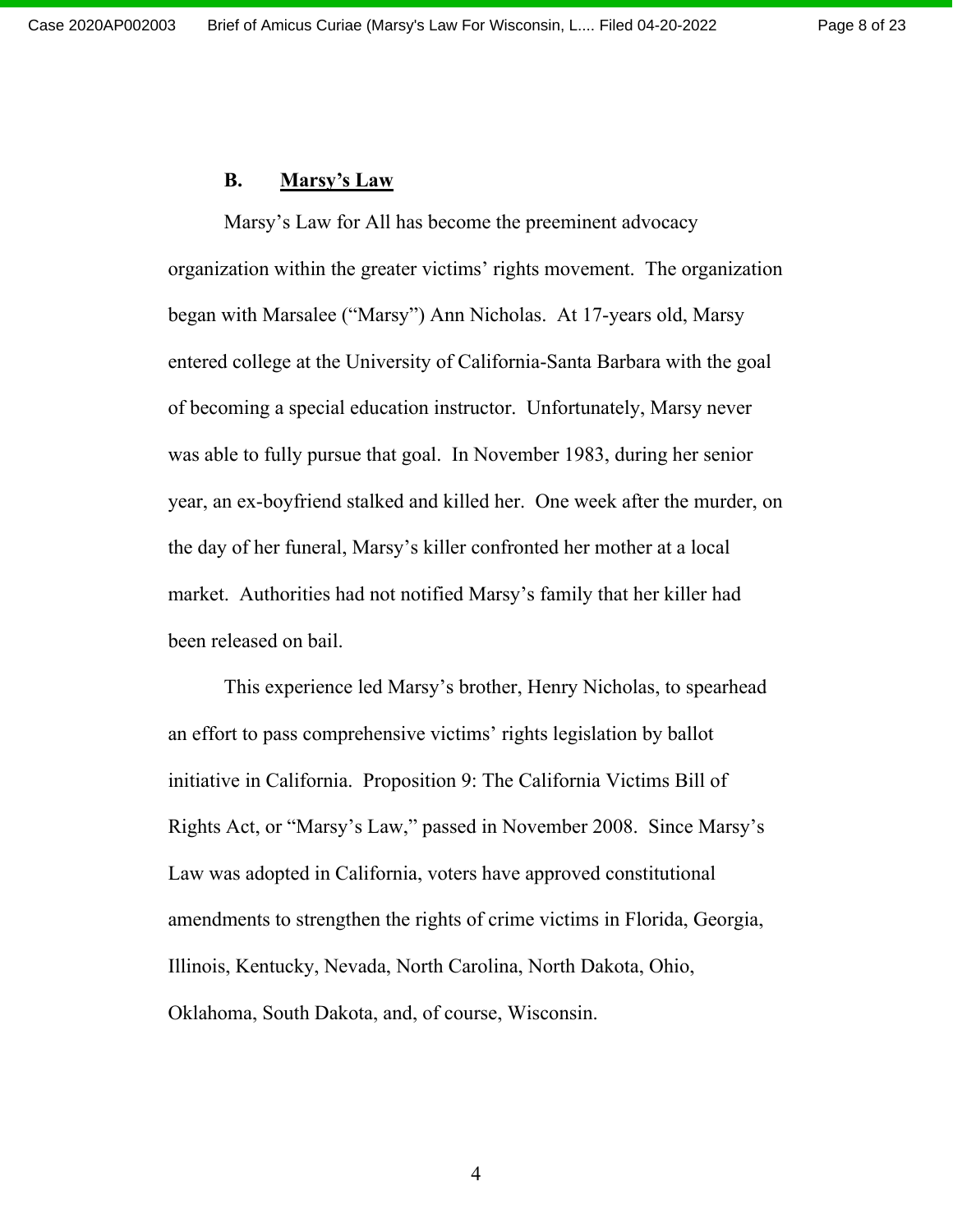Marsy's Law for Wisconsin, L.L.C. ("MLW"), a state-specific subgroup, has lobbied for a bolstered victims' rights amendment in Wisconsin for years. MLW worked directly with legislators to draft proposed constitutional language that both protected victims and remained true to existing state law or procedure.<sup>1</sup> As noted on MLW's website, Wisconsin's enactment of Marsy's Law "ensures victims of crime have enforceable rights throughout the criminal justice process – just like accused persons do." Marsy's Law for Wisconsin, *About Marsy's Law for Wisconsin*, https://www.equalrightsforwi.com/about\_marsys\_law (2022). However, MLW has consistently, and explicitly, explained that "Marsy's Law does not impact the rights of the accused. It only ensures that victims have equal rights as the accused -- nothing more, nothing less." *Id.* 

<sup>&</sup>lt;sup>1</sup> MLW was not alone in its support for Wisconsin's 2020 Victims' Rights Amendment. The following organizations lobbied in support for either, or both, of the joint resolutions underlying the Amendment: Association of State Prosecutors; Badger State Sheriffs' Association; Children's Hospital of Wisconsin; Mothers Against Drunk Driving; Wisconsin Chiefs of Police Association; Wisconsin Coalition Against Sexual Assault; Wisconsin Nurses Association; Wisconsin Professional Police Association; Wisconsin Sheriffs and Deputy Sheriffs Association; and Wisconsin Troopers Association. *See* Wis. Ethics Comm'n, Eye On Lobbying: 2017 Senate Joint Resolution 53,

https://lobbying.wi.gov/What/BillInformation/2017REG/Information/14400?tab=Principals (last visited Apr. 11, 2022); Wis. Ethics Comm'n, Eye On Lobbying: 2019 Senate Joint Resolution 2, https://lobbying.wi.gov/What/BillInformation/2019REG/Information/15969 (last visited Apr. 11, 2022).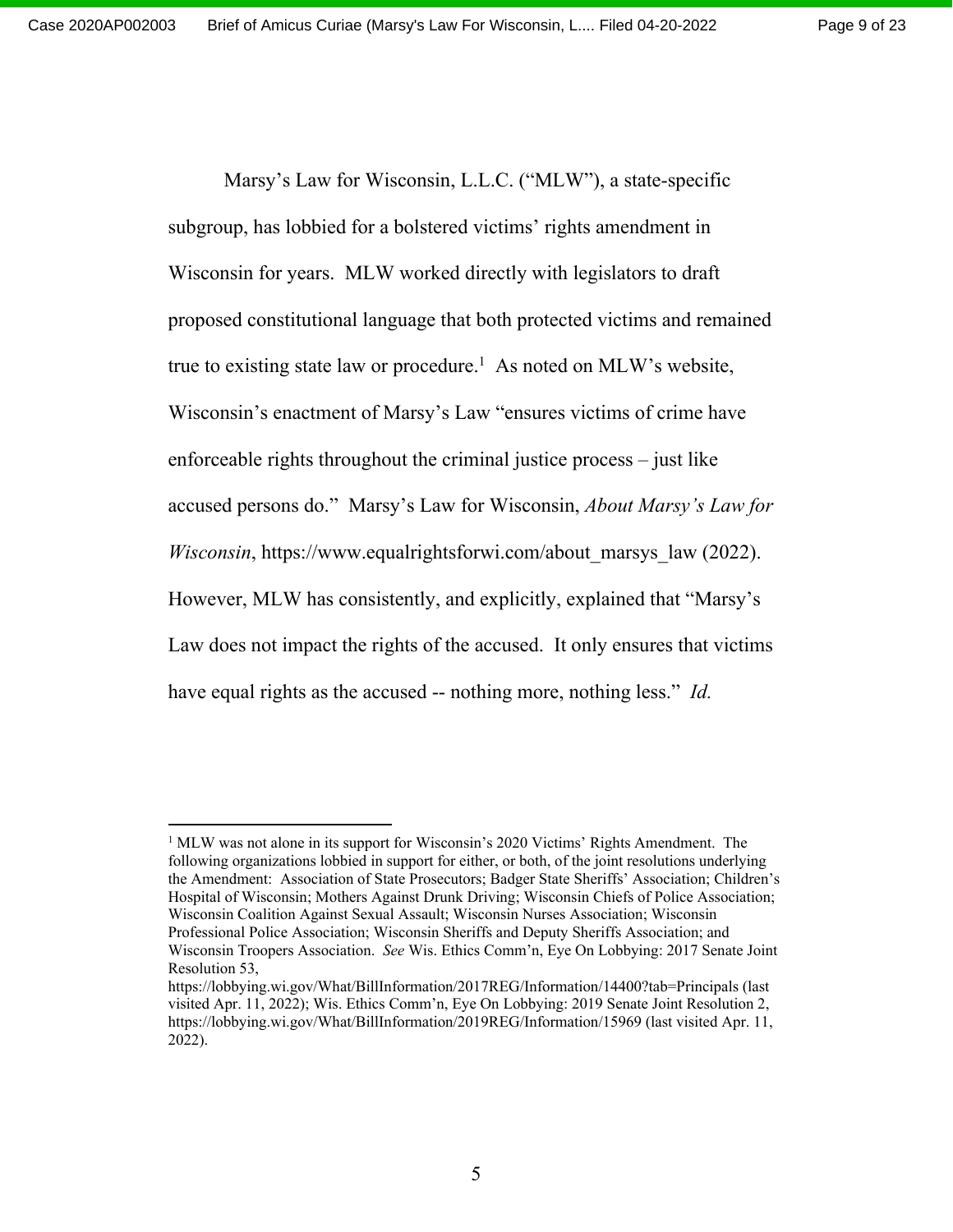## **C. Additional Amici**

In addition to MLW, this amicus brief is joined by many other organizations: Mothers Against Drunk Driving; Wisconsin Victim/Witness Professionals Association; Wisconsin Chiefs of Police Association; Milwaukee Police Association; Wisconsin Professional Police Association; Bolton Refuge House, Inc.; Golden House, Inc.; UNIDOS Against Domestic Violence; New Day Advocacy Center; and Eau Claire Area Hmong Mutual Assistance Association, Inc. The backgrounds and missions of these organizations are spelled out in the motion for leave to file this brief. Suffice it to say, these organizations cover the political and criminal justice spectrum, from the Wisconsin Victim/Witness Professionals Association, which works directly with victims to make sure they are up-to-date on proceedings in their cases, to police-related associations (which are typically the first to inform victims of their rights), to groups that provide shelter and recovery services to crime victims. Each of the members of this diverse array is keenly interested in making sure the will of the people of Wisconsin is respected. Here, the legislature drafted an appropriate ballot question, and Wisconsinites passed the amendment by a wide margin. That result should not be lightly cast aside.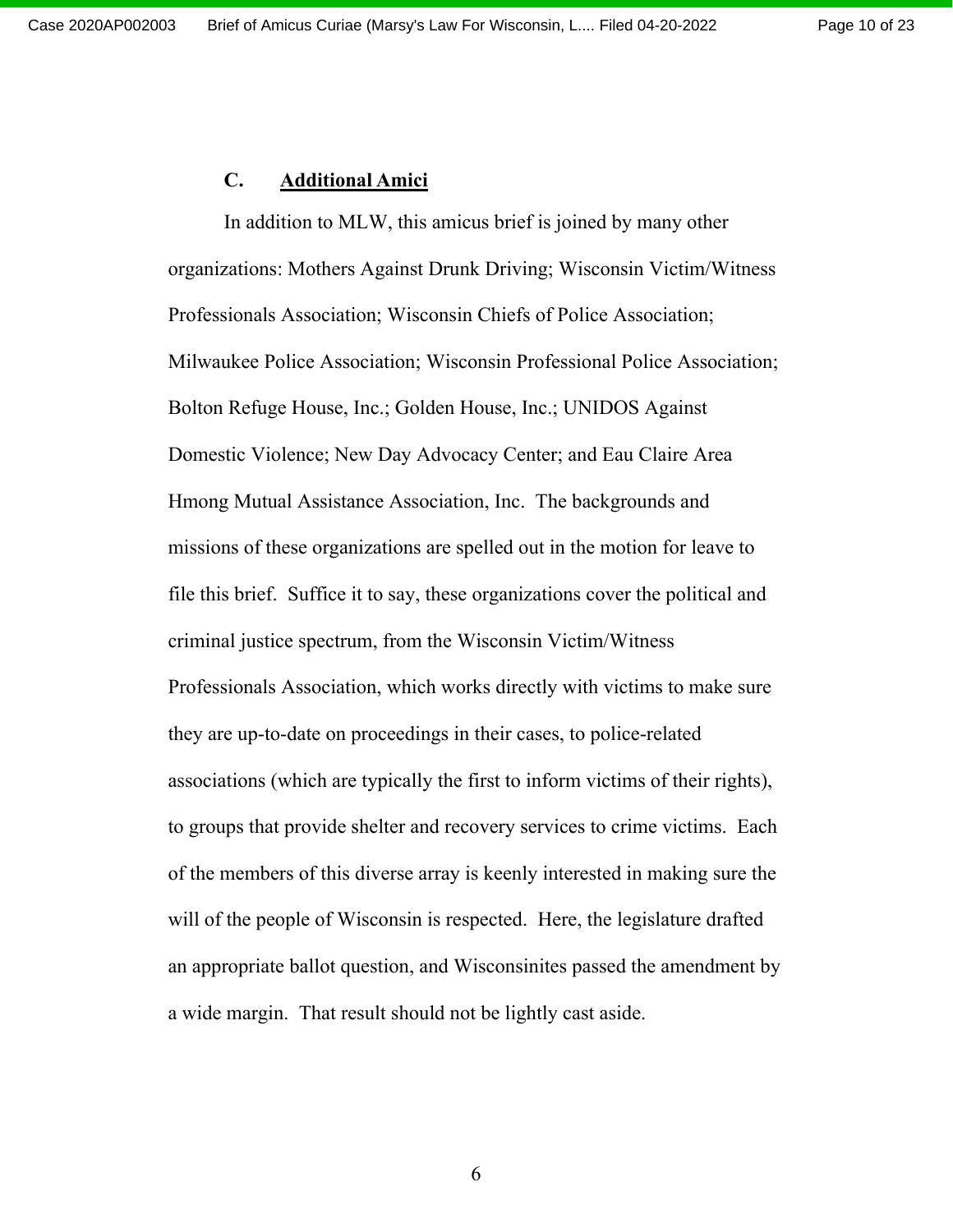## **D. Wisconsin Statutory Recognition**

Wisconsin embraced the ideological foundation built by Marsy's Law's precursors to become the first state in the country to enact a Bill of Rights for Victims and Witnesses of crime in 1980.<sup>2</sup> While news clippings marking the law's passage are sparse, then-Dane County District Attorney James Doyle, Jr., who later became the 44<sup>th</sup> Governor of Wisconsin, urged passage of the law as a mechanism for increasing victim participation in the criminal justice system. *Doyle Plugs Crime-Victim Bill*, Wis. State J., Apr. 18, 1980, at 4.

The 1980 legislation created chapter 950 of the state statutes and established a 10-part "bill of rights" for Wisconsin crime victims. David Nispel, Wis. Legis. Reference Bureau, *Crime in Wisconsin: Responses from the 1979 Legislature*, Brief 80-11 (July 1980),

https://cdm16831.contentdm.oclc.org/digital/collection/p16831coll2/id/780/ rec/1. Among the rights created by the 1980 law were the right "to be informed of the final disposition of a case, to receive protection from harm as a result of cooperating with law enforcement and prosecution efforts, to

<sup>&</sup>lt;sup>2</sup> Wisconsin even beat the federal government to the starting line, as Congress would not pass its own Victim and Witness Protection Act until 1982. *See* Abrahamson at 529-30.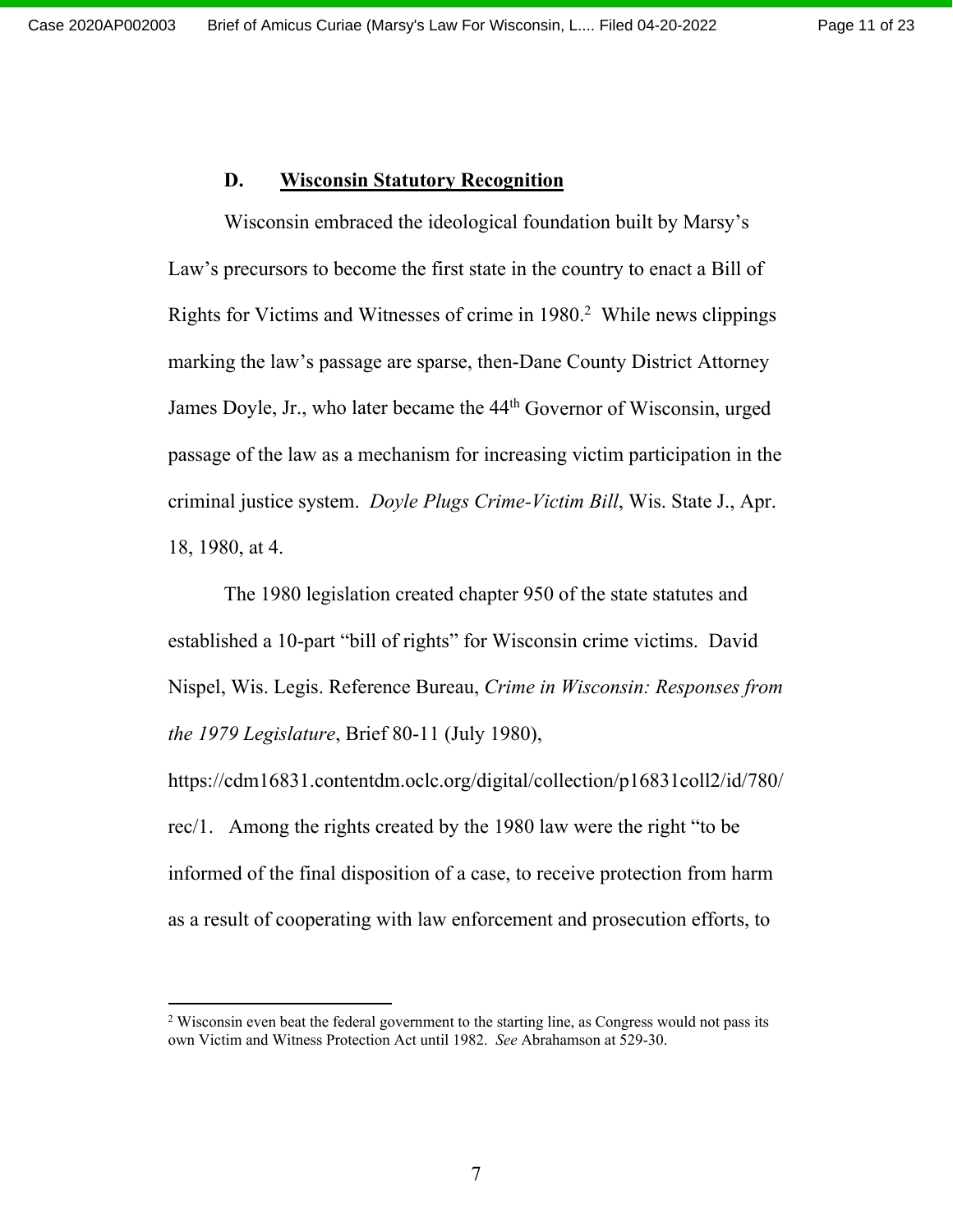Page 12 of 23

be informed of various services available to a victim or witness, and to be entitled to a speedy disposition of the pertinent case." *Id.* at 2. Also included in Wisconsin's original victims' bill of rights is a preamble declaring that it was the legislature's intent that the rights of victims be protected in "a manner no less vigorous than are the rights of a defendant." *Id.*

The provisions of the 1980 legislation demonstrate that many of the rights included in the recent amendment have existed statutorily for decades. Indeed, as an article in the *Wisconsin Lawyer* published just months after voters ratified the 2020 amendment noted, "these rights are effectively not new. Victims could argue these rights under preexisting law." Rebecca M. Donaldson et al., *Marsy's Law: Changes for Crime Victims?*, Wis. Law., Sept. 2020,

https://www.wisbar.org/NewsPublications/WisconsinLawyer/Pages/Article. aspx?Volume=93&Issue=8&ArticleID=27930#:~:text=Patrick%20Shirley %2C%20U.W.,their%20privacy%20and%20other%20rights.

#### **E. Constitutional Enshrinement**

A decade after Wisconsin became the first state in the nation to enact victims' rights legislation, broad support for victims' rights continued. In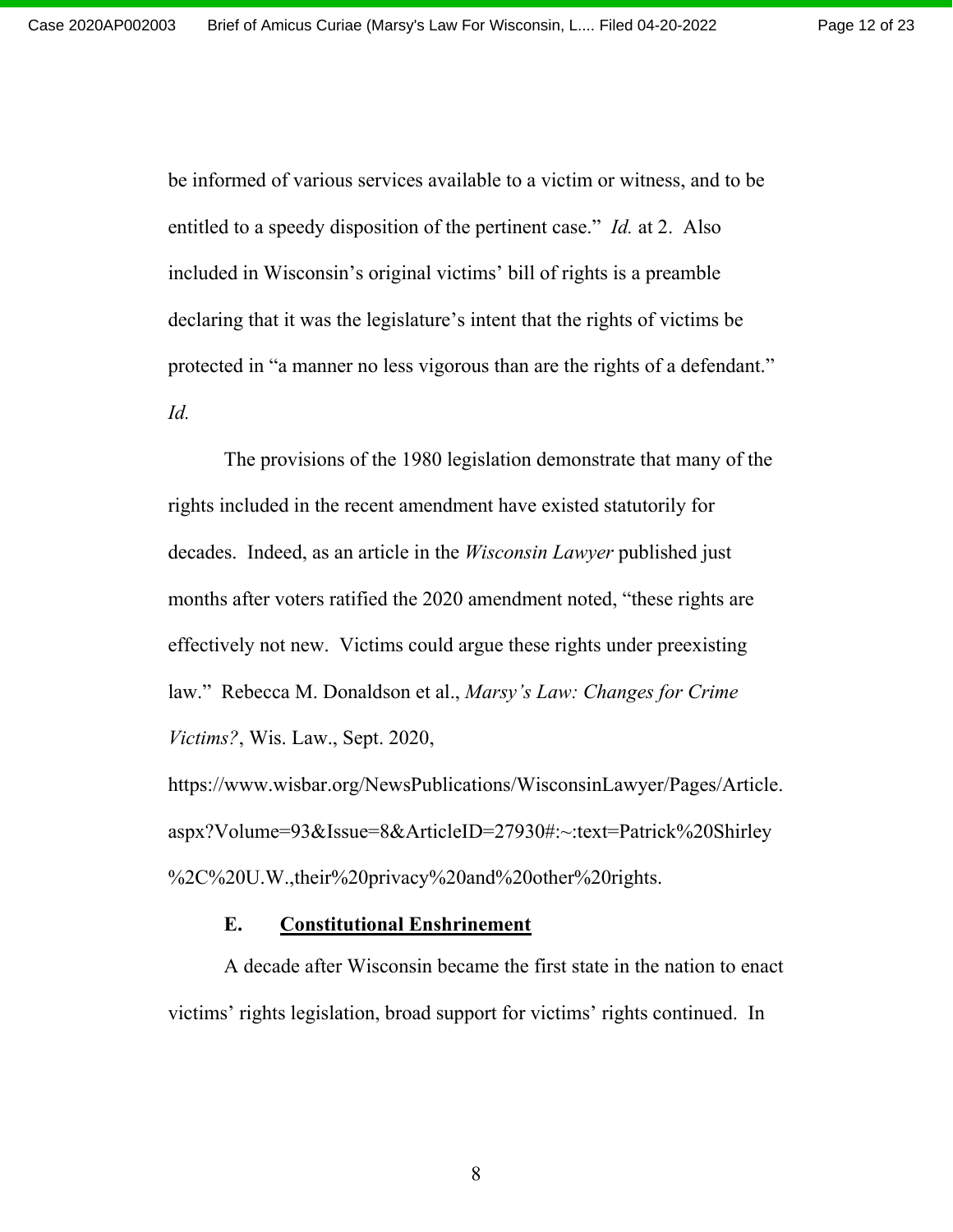Page 13 of 23

April 1993, Wisconsin voters, *by a margin of 84 percent for to 16 percent against*, ratified article I, section 9m of the state constitution. Wisconsin Legislative Reference Bureau, *State of Wisconsin Blue Book* 883 (1993-94)*.*  The 1993 amendment granted crime victims a slate of rights including reasonable protection from the accused throughout the judicial process, notification of court proceedings, and the opportunity to speak to the court at disposition. The provision also made clear that "[n]othing in this section, or in any statute enacted pursuant to this section, shall limit any right of the accused which may be provided by law." *Id.*

#### **II. WISCONSIN'S 2020 VICTIMS' RIGHTS AMENDMENT**

By 2017, Wisconsin voters' desire to further enhance victims' rights remained strong. In November 2017, and again in May 2019, the state legislature overwhelmingly and bipartisanly passed identical joint resolutions proposing changes to Wisconsin's constitutional victims' rights provision, Wisconsin Constitution article I, section 9m. History of 2017 Wis. Senate Joint Resolution 53 (hereinafter "SJR 53"), https://docs.legis.wisconsin.gov/2017/proposals/reg/sen/joint\_resolution/sjr 53 ; History of 2019 Wis. Senate Joint Resolution 2 (hereinafter "SJR 2"), https://docs.legis.wisconsin.gov/2019/proposals/reg/sen/joint\_resolution/sjr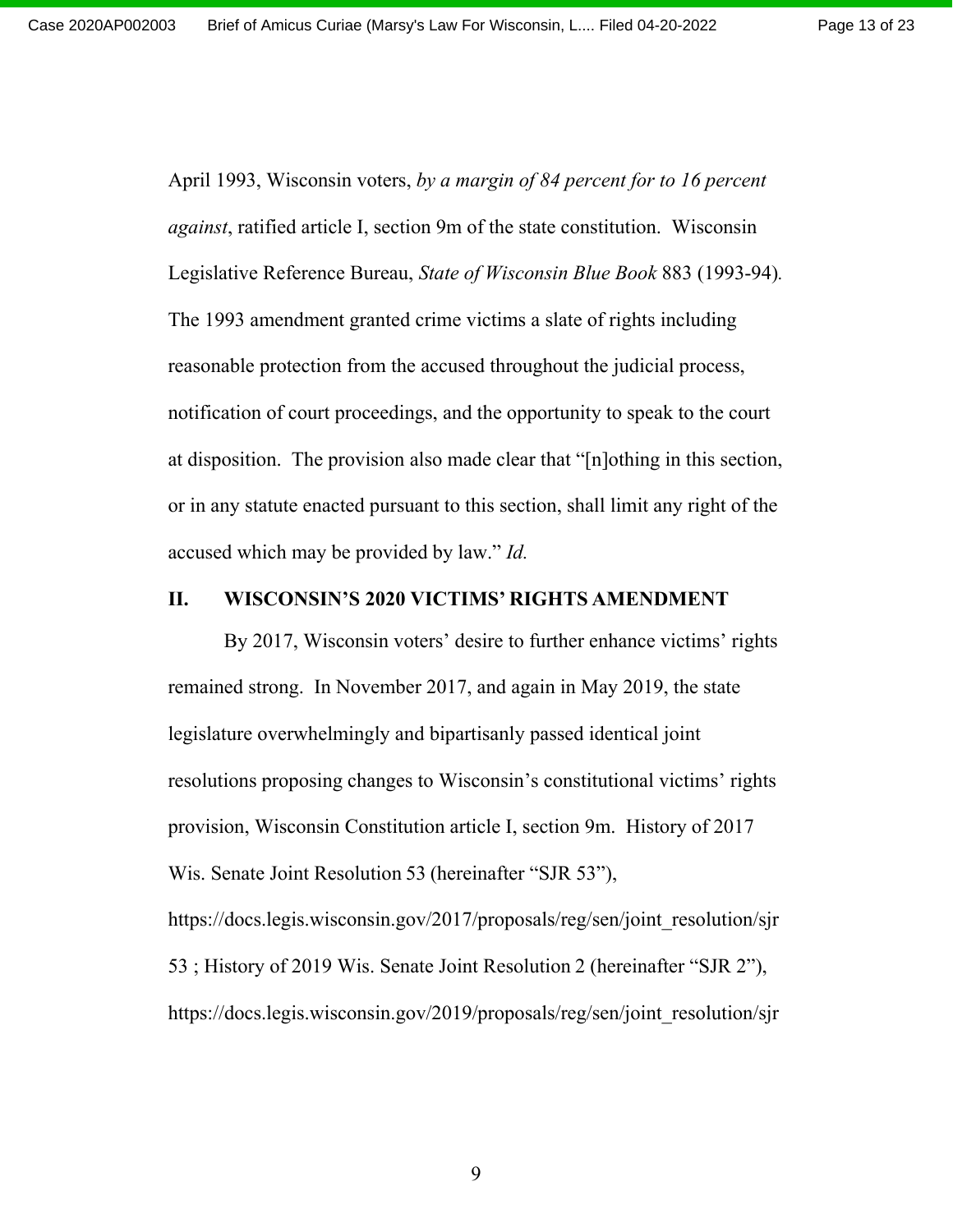2.3 On April 7, 2020, Wisconsin voters considered and approved the

constitutional amendment via the following ballot initiative:

**Question 1: Additional rights of crime victims.** Shall section 9m of article 1 of the constitution, which gives certain rights to crime victims, be amended to give crime victims additional rights, to require that the rights of crime victims be protected with equal force to the protections afforded the accused while leaving the federal constitutional rights of the accused intact, and to allow crime victims to enforce their rights in court?

Jillian Slaight, Wis. Legis. Reference Bureau, *Constitutional Amendment* 

*Relating to Crime Victims' Rights* 1 (Mar. 2020),

https://docs.legis.wisconsin.gov/misc/lrb/reading the constitution/crime vi

ctims rights amendment 5 1.pdf.

# **A. Legislative History**

At the public committee hearings for the then-proposed amendment,

lawmakers and other government officials made clear that the amendment meant to balance the rights of victims with those of the accused. During the joint resolution's 2017 consideration, State Senator Van Wanggaard, one of the provision's primary sponsors, stated as follows: "I have heard

 $3$  The 2017 joint resolution passed the State Assembly by a vote of 81 ayes to 10 noes and the State Senate by a vote of 29 ayes to 4 noes. *See* SJR 53. The 2019 joint resolution passed the State Assembly by a vote of 82 ayes to 15 noes and the State Senate by a vote of 27 ayes to 5 noes. *See*  SJR 2.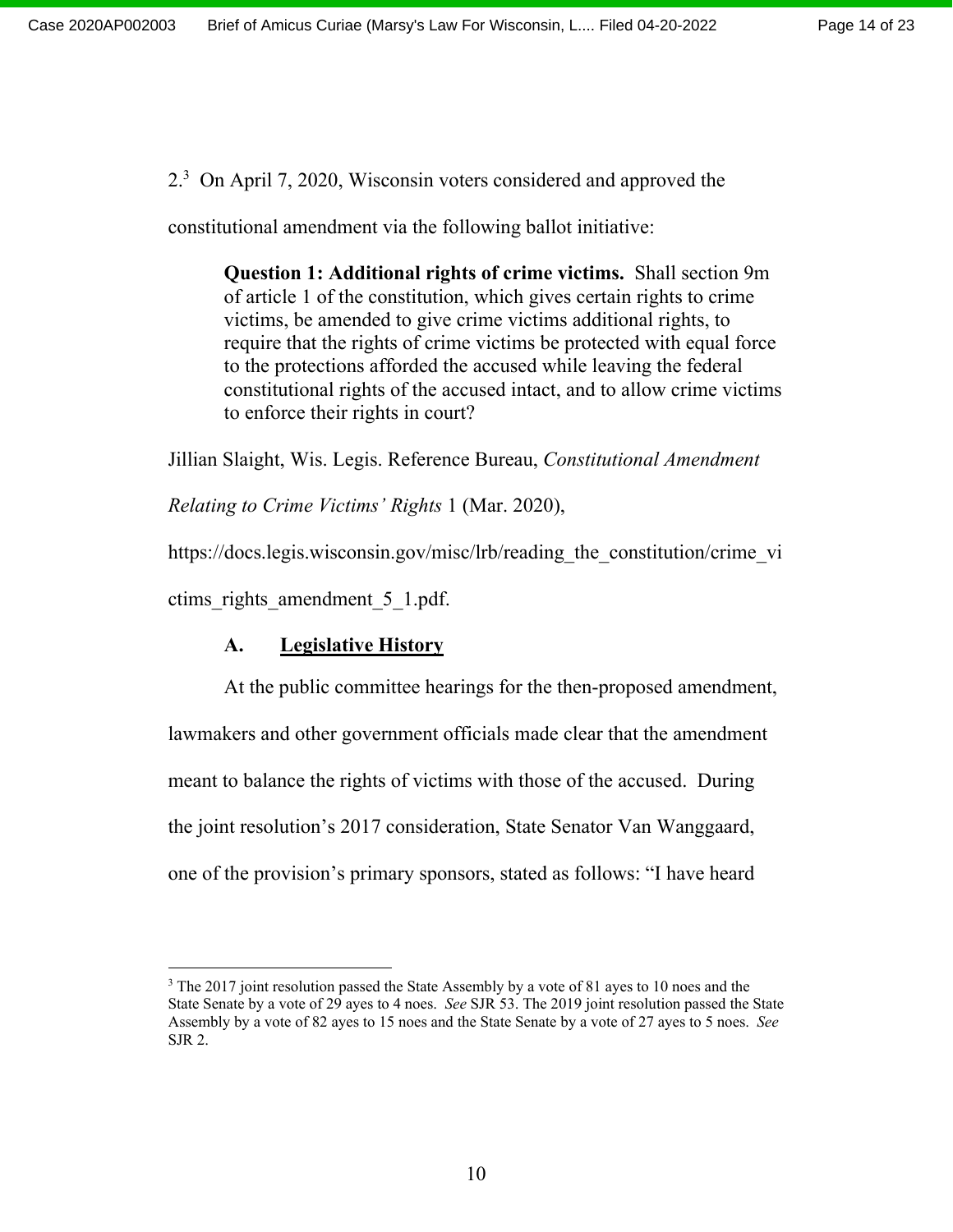repeatedly, and wrongly, that we are trying to shift the balance of justice from a defendant to victims and the prosecution. This is just not true. We are seeking to balance – to equalize – the rights of a victim with those of a defendant." Wis. Legis. Council, Hearing Materials for 2017 SJR 53, Testimony of State Sen. Van H. Wanggaard, Sen. Comm. on Judiciary and Public Safety, *Testimony in Support of Senate Joint Resolution 53/Assembly Joint Resolution 47* (June 15, 2017) at 2,

https://docs.legis.wisconsin.gov/misc/lc/hearing testimony and materials/ 2017/sjr53/sjr0053 2017 06 15.pdf. State Representative Todd Novak, a cosponsor of the state Assembly's version of the proposed amendment, made similar comments at the hearing: "It is also key to understand that the rights of the defendant are equally as important, which is why this legislation explicitly states that any rights granted to the victim may not be interpreted to supersede a defendant's federal constitutional rights. We are simply leveling the playing field." Testimony of State Rep. Todd Novak, *Assembly Joint Resolution 47*, *id.* at 3.

Then-Attorney General Brad Schimel, head of the state agency charged with defending and enforcing victims' rights, echoed the comments made by lawmakers: "And most importantly, this amendment puts victims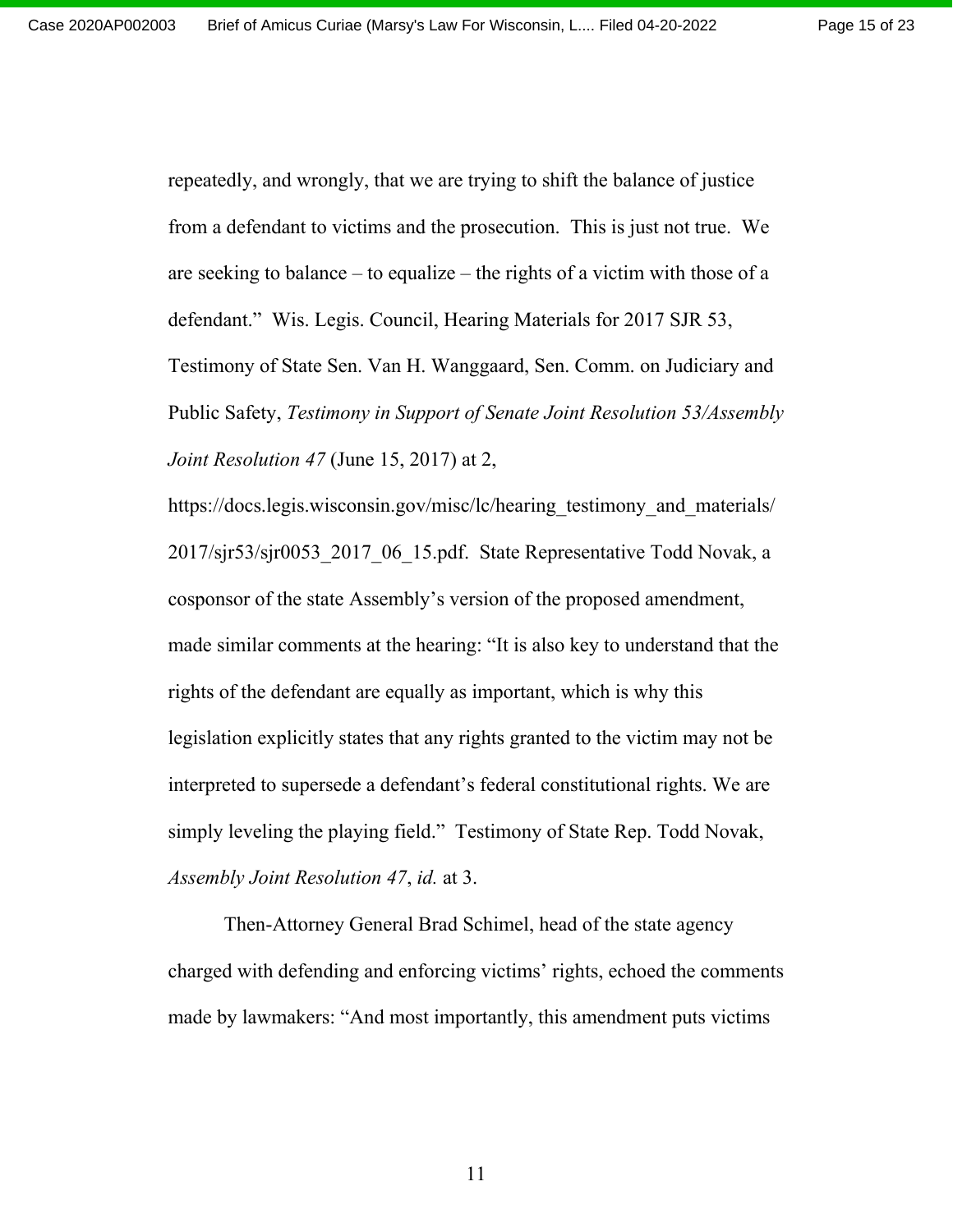on equal footing with the accused." Prepared Testimony of Attorney General Brad D. Schimel, *Testimony on Senate Joint Resolution* 53, *id.* at 5.

Legislators made almost identical comments at the public hearing for the 2019 consideration of the amendment. *See* Wis. Legis. Council, Hearing Materials for 2019 SJR 2, Testimony of State Sen. Van H. Wanggaard, Sen. Comm. on Judiciary and Public Safety, *Testimony on Senate Joint Resolution 2 and Assembly Joint Resolution 2* (Jan. 10, 2019) at 1-2,

https://docs.legis.wisconsin.gov/misc/lc/hearing testimony and materials/ 2019/sjr2/sjr0002\_2019\_01\_10.pdf ("Victims' rights will NOT be given more weight than a defendant's rights. They will be BALANCED with a defendant's rights . . . . And I want to emphasize this again, because it is important. These rights do NOT supersede any rights of a defendant. They are put on the same legal playing field with a defendant's rights.").

Here, while there has been some debate over the meaning of the phrase "no less vigorous," a phrase first introduced through the original state victims' rights law, the legislative intent is clear. Lawmakers intended the amendment to *equalize* the rights of victims with those of the accused. They also explicitly stated that enforcement of victims' rights could not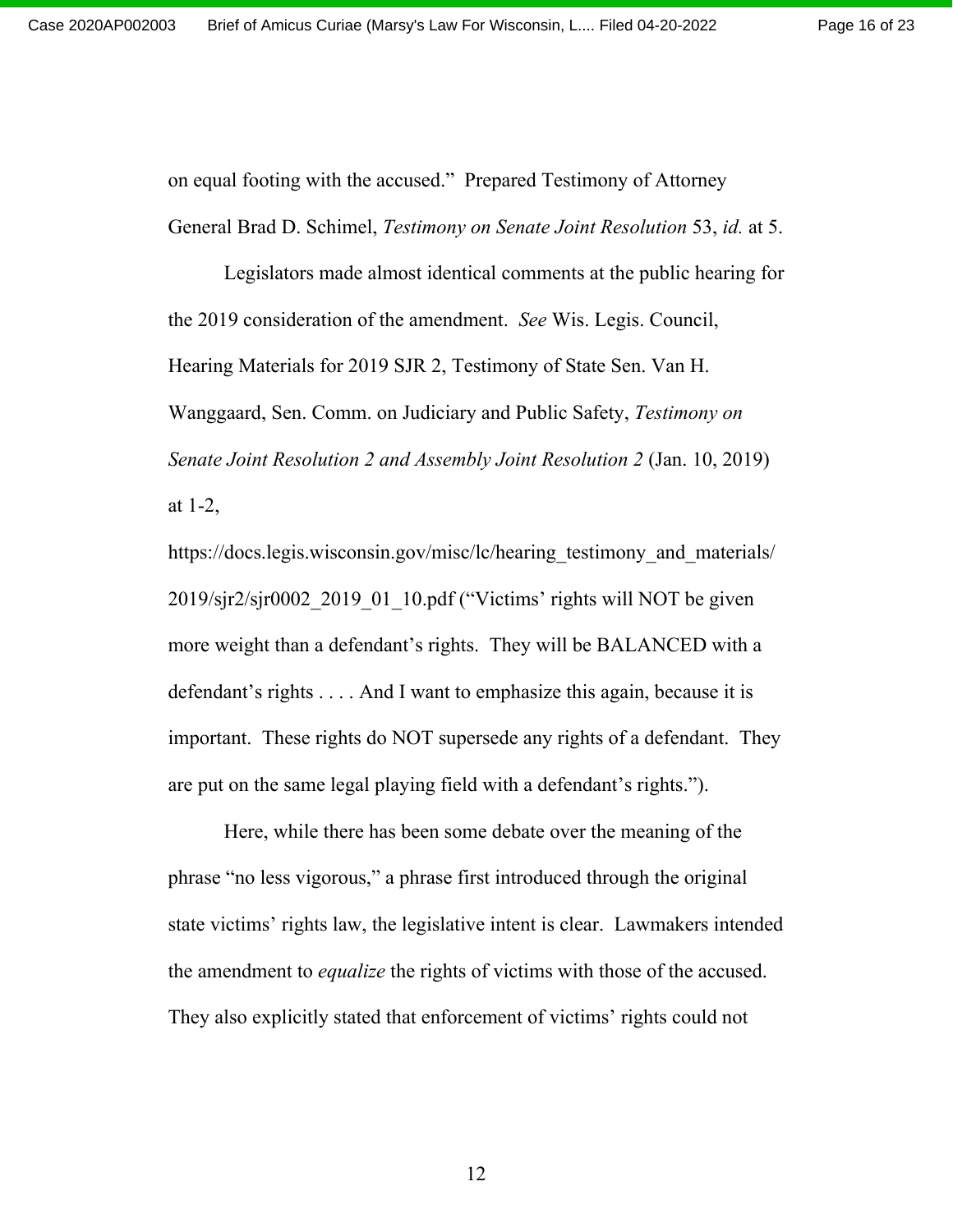come at the expense of rights enjoyed by defendants. The April 2020 ballot question conveyed, in clear and concise terms, this same meaning to Wisconsin voters.

## **B. Contemporaneous Analysis of the Amendment**

In the fall of 2020, *Wisconsin Lawyer* published an analysis that contradicts many of the lower court's findings.

For example, the authors consider the implications of the amendment's "no less vigorous" language. Nowhere do they note that the language will elevate victims' rights above those of the accused. Donaldson, *Marsy's Law: Changes for Crime Victims?*, Wis. Law., Sept. 2020. In fact, they cite to language in the amendment restricting courts from construing the provision to supersede the federal constitutional rights of a defendant. *Id.* Importantly, the authors reiterate that this portion of the amendment is merely a recognition of the supremacy of the United States Constitution. *Id.* 

# **III. THE APRIL 2020 BALLOT QUESTION ACCURATELY AND CONCISELY INFORMED VOTERS OF THE SCOPE OF THE VICTIMS' RIGHTS AMENDMENT, WHICH INCLUDED A SINGLE SUBJECT.**

Contrary to the conclusion of the trial court, the ballot question presented a single subject to the voters in a manner that accurately and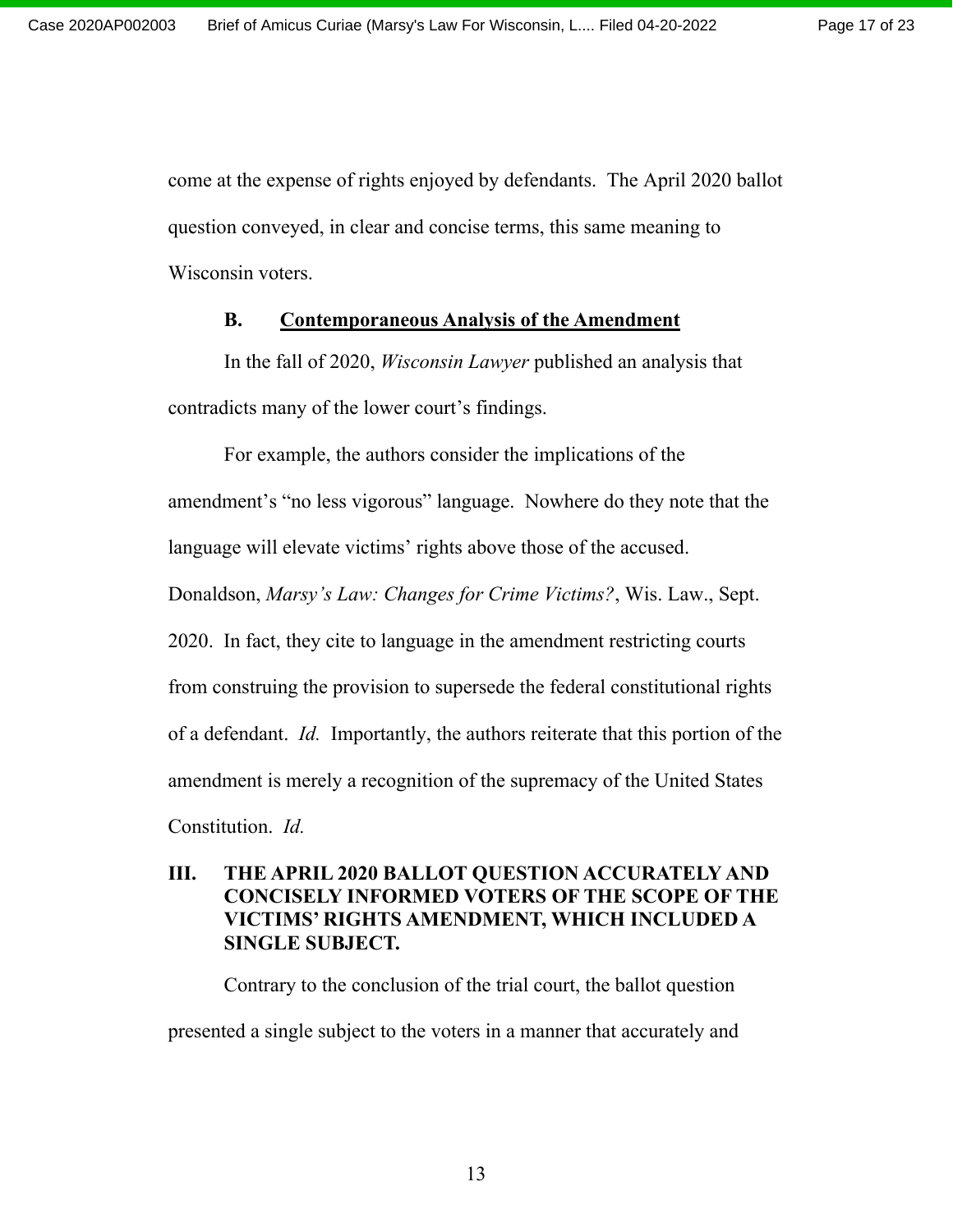concisely informed voters of the amendment's scope. In reaching its conclusion, the trial court set aside the plain text of the amendment and divined meaning that defies both legislative intent and the Supremacy Clause of the United States Constitution.

**Context matters.** As noted above, the legislative history of the 2020 amendment proves that lawmakers sought only to elevate the rights of victims to the same level as those enjoyed by defendants. No more, no less. This legislative intent mirrors how legal experts interpreted the amendment shortly after voters ratified it. It also tracks with the ideological underpinnings of the victims' rights movement both in Wisconsin and around the country. Finally, the phrase "no less vigorous" has existed in Wisconsin victims' rights laws for more than four decades. In all that time, no recorded decision construes that phrase to mean that victims' rights should be given greater weight than those afforded to the accused.

**Text matters.** The title of article I, section 9m of the Wisconsin constitution is "Victims of crime." To suggest, as the lower court has, that this provision applies equally to both victims and the accused (such that two ballot questions were necessary) strains credibility. The lower court read intent into the amendment that is simply not there. Moreover, the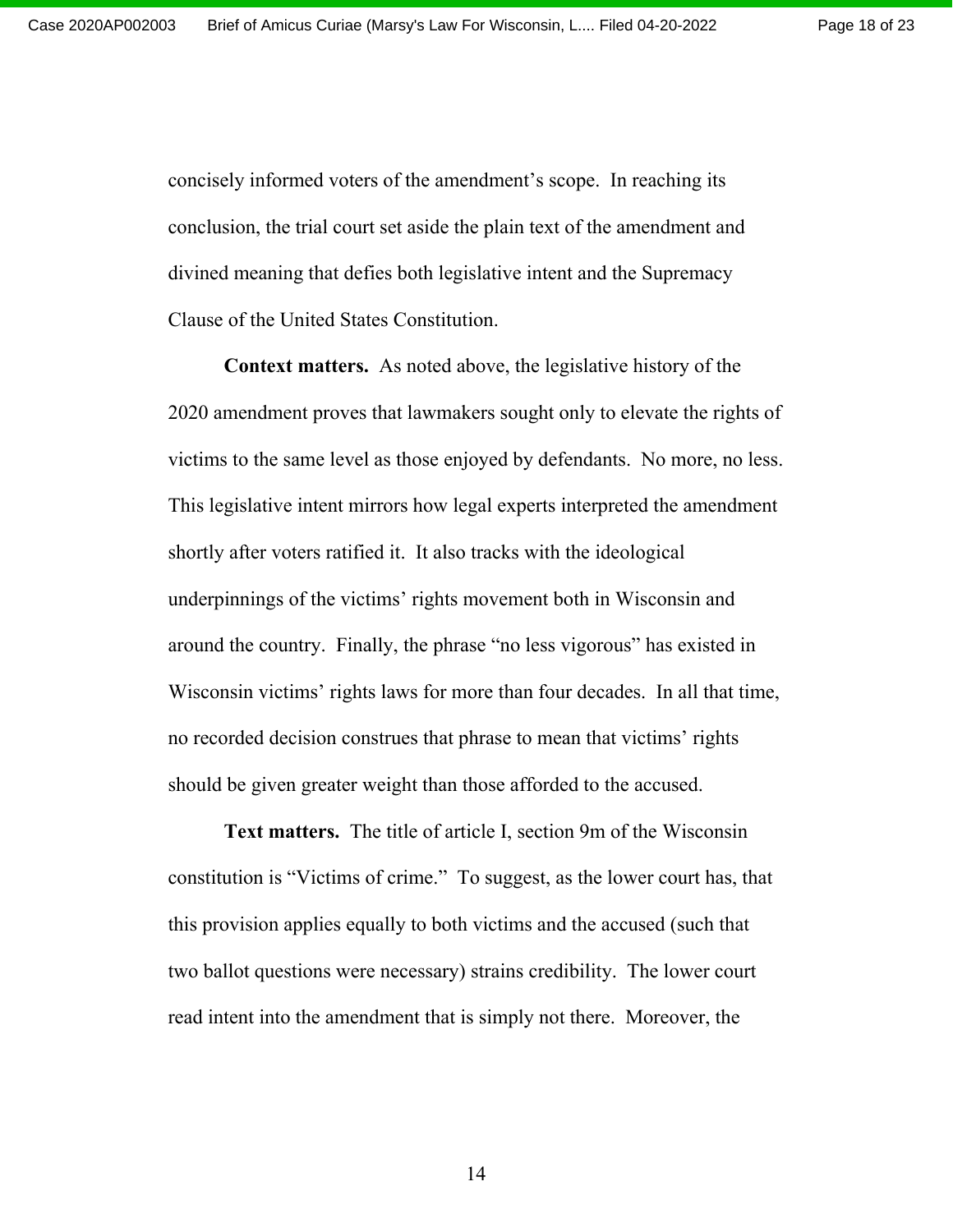court's decision ignores the explicit language of the amendment: "This section is not intended and may not be interpreted to supersede a defendant's federal constitutional rights or to afford party status in a proceeding to any victim."

**Federalism matters.** Ruling that the previous version of article I, section 9m affirmatively granted, for the first time, Wisconsin defendants the right to a fair trial necessarily means the lower court found that such rights did not exist prior to the amendment's 1993 enactment. Not only does this run contrary to state history, it overlooks that the state constitution cannot erase the fair trial rights of a criminal defendant. The supremacy of the United States Constitution, along with the fair trial rights of the Sixth Amendment, make such an action legally impossible. Thus, the fact that article I, section 9m of the Wisconsin constitution, in its current form, does not include the words "fair trial" whereas the original amendment did is a distinction without a difference. That issue did not merit separate mention in the ballot question. If it did, then many other aspects of the amendment would have needed mention as well, negating the legislature's ability to provide a "concise" summary of the amendment.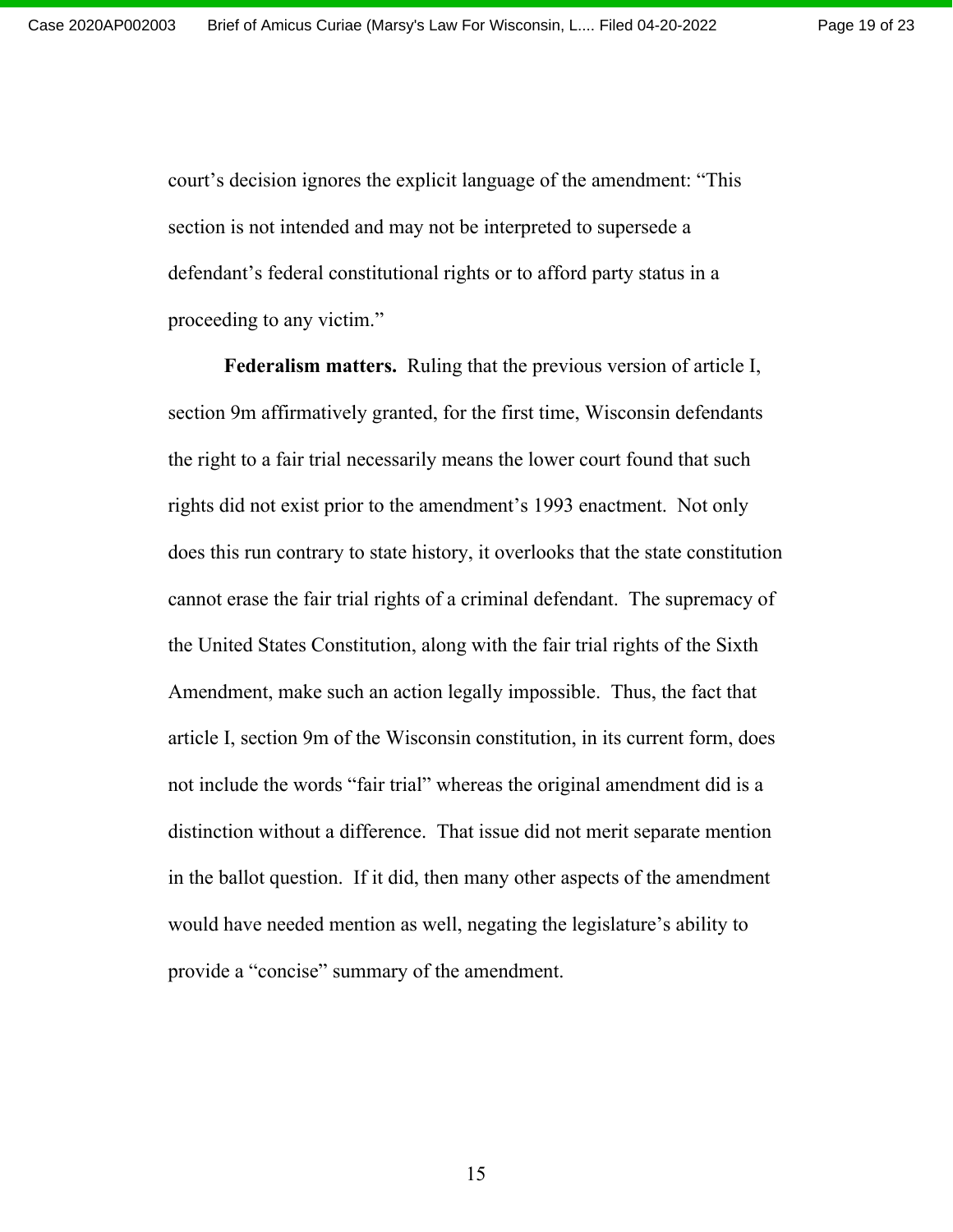## **CONCLUSION**

For the reasons set forth above, Marsy's Law for Wisconsin, L.L.C.,

Mothers Against Drunk Driving, Wisconsin Victim/Witness Professionals

Association, Wisconsin Chiefs of Police Association, Milwaukee Police

Association, Wisconsin Professional Police Association, Bolton Refuge

House, Inc., Golden House, Inc., UNIDOS Against Domestic Violence,

New Day Advocacy Center, and Eau Claire Area Hmong Mutual

Assistance Association, Inc. urge the Court to reverse the decision of the

lower court and affirm the validity of the April 2020 ballot question

through which Wisconsinites resoundingly ratified an amendment to article

I, section 9m of their constitution.

Dated this 20<sup>th</sup> day of April, 2022.

Respectfully submitted:

By: *Electronically signed by Kendall W. Harrison* Mike B. Wittenwyler, State Bar No. 1025895 Kendall W. Harrison, State Bar No. 1023438 Maxted M. Lenz, State Bar No. 1104692 Godfrey & Kahn, S.C. 1 East Main St., Suite 500 Madison, WI 53703 (608) 257-3911 mwittenw@gklaw.com kharrison@gklaw.com mlenz@gklaw.com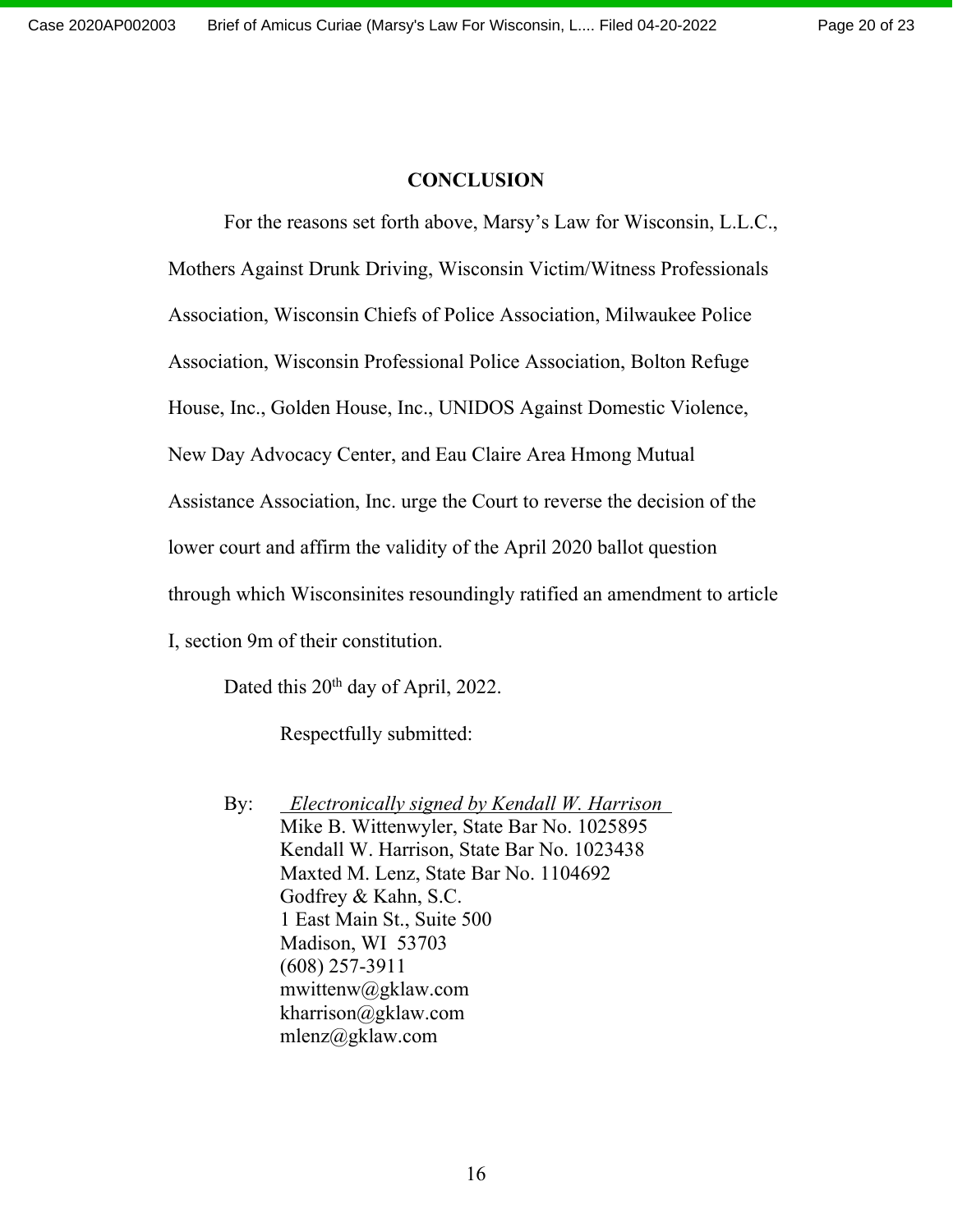*Attorneys for Non-Parties* 

*Marsy's Law For Wisconsin, L.L.C., Mothers Against Drunk Driving, Wisconsin Victim/Witness Professionals Association, Wisconsin Chiefs of Police Association, Milwaukee Police Association, Wisconsin Professional Police Association, Bolton Refuge House, Inc., Golden House, Inc., UNIDOS Against Domestic Violence, New Day Advocacy Center, and Eau Claire Area Hmong Mutual Assistance Association, Inc.*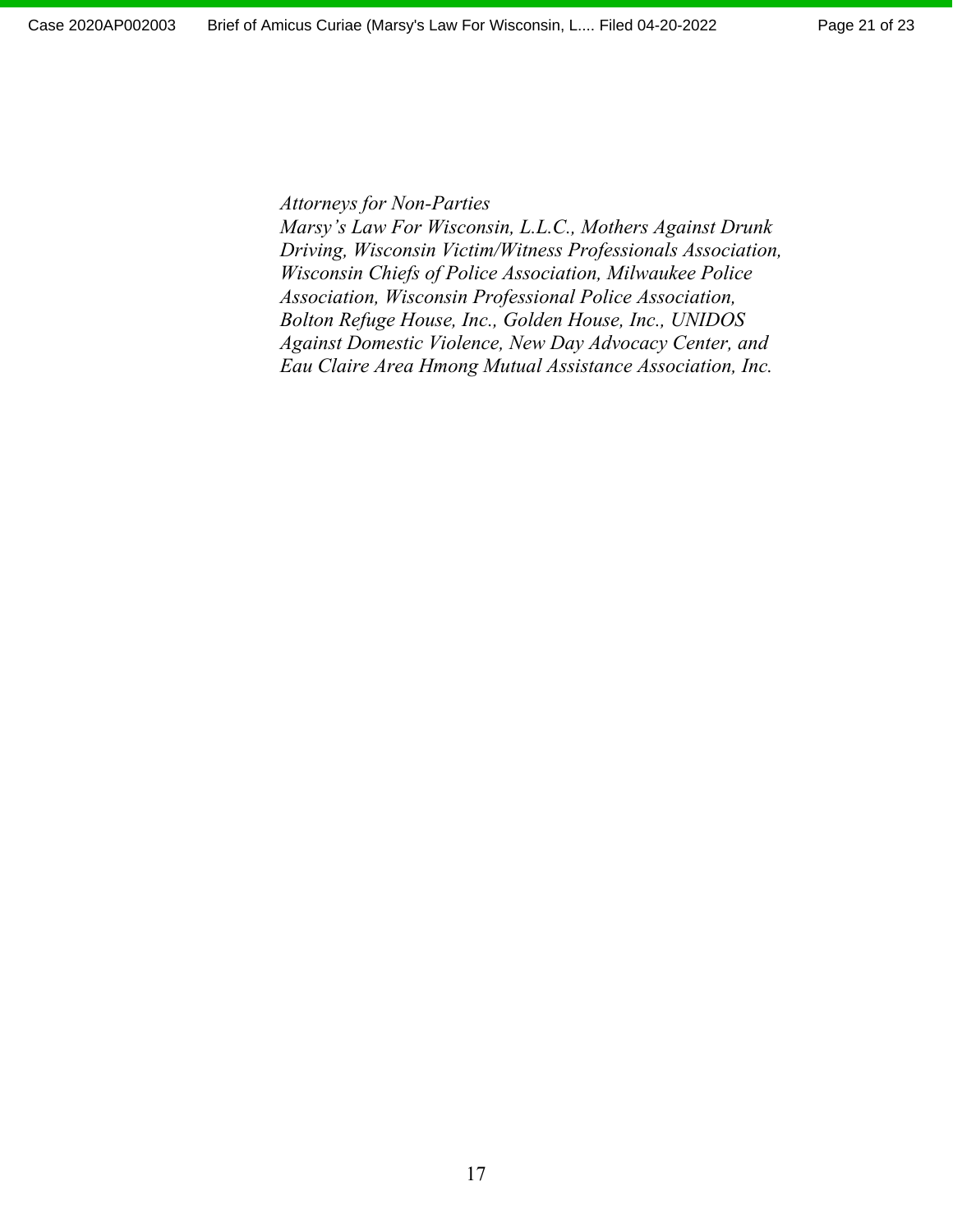# **FORM AND LENGTH CERTIFICATION**

I hereby certify that this brief conforms to the requirements of Wis.

Stat. § 809.19(8)(b) and (c), for a brief produced with a proportional font.

The length of this brief is 2,999 words.

Dated this 20<sup>th</sup> day of April, 2022.

 *Electronically signed by Kendall W. Harrison*  Kendall W. Harrison